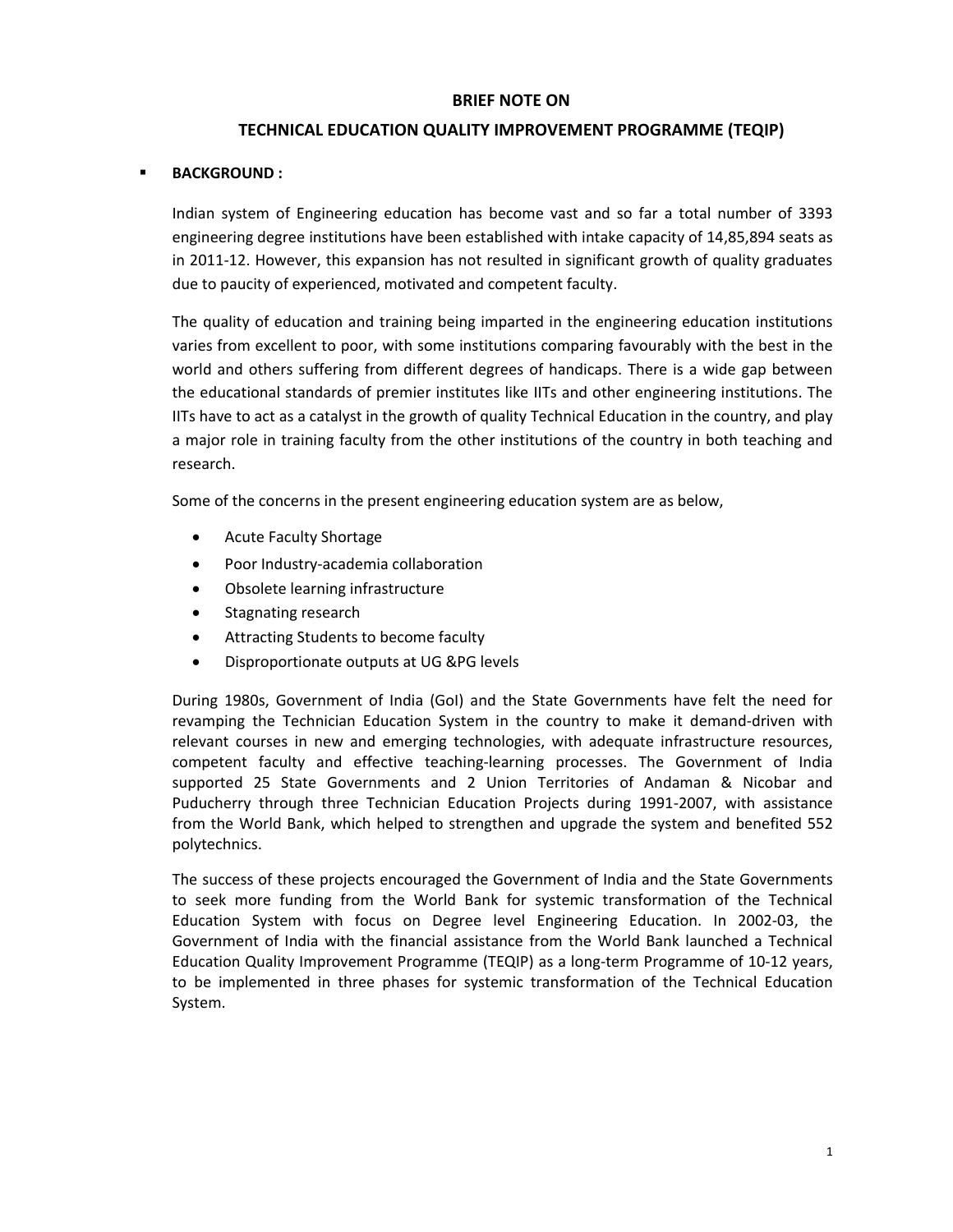# **TEQIP (Phase‐I) :**

The first phase of TEQIP commenced in March 2003 and ended in March 2009, covering 127 institutions in 13 States. This project covered less than 10% of the institutions. TEQIP helped the Institutions with incentives and funding. Through competitive funding, each participating institutions implemented a set of reforms that promoted academic and administrative autonomy. The bottom‐ up approach empowered the institutions to improve curriculum, teaching, and assessment, according to the demand for skills and newest research. Autonomy and accountability reforms took place through the creation of a Board of Governors; nearly all participating institutions took the first step towards autonomous governance and increased accountability. Further, TEQIP invested in faculty development, encouraged participation in national and international conferences, and it financed necessary purchase of modern labs and research instruments. The facilitation and monitoring of Directors, State and Central Government and the World Bank, was also critical to acknowledge and reward the efforts of faculty undertaking research.

#### o **Notable results :**

Institutions and faculty participating in the first phase of the project produced notable results in terms of increased: placement of graduates, research, PG students, and academic autonomy as described below:

| S.No. | <b>Particulars</b>           | <b>Start (2002)</b> | End(2009)     |
|-------|------------------------------|---------------------|---------------|
|       | UG Placement rate            | 41%                 | 76%           |
|       | UG start salary (annually)   | $1.7$ lakh          | 2.8 lakh      |
| 3     | Research papers published    | 453                 | 4.273         |
| 4     | PG graduates                 | 7,218 MTech         | 10,571 MTechs |
|       |                              | 342 PhDs            | 587 PhDs      |
|       | Share of programs accredited | 40% est.*           | 93%           |

 **\*** est.: estimated. Accreditation includes programs applied for accreditation

### **TEQIP (PHASE‐II) :**

Building upon the satisfactory completion of the first phase of TEQIP, its second phase (TEQIP‐II) has now initiated in which around 200 engineering institutions are planned to be competitively selected to improve quality of Technical Education through institutional and systemic reforms. It follows the same principles as the first phase, while beefing up implementation with rigorous and detailed monitoring and computerized procedures. Further, capacity‐building of government officials, governing bodies, directors, and faculty have been scaled up. Lastly, the second phase boosts efforts to prepare more post‐graduate students to reduce the shortage of qualified faculty, and to produce more R&D in collaboration with industry. The project has yielded important early results in terms of increased academic autonomy and participation of more lagging states.

### **PROJECT OBJECTIVES :**

The Project will focus on the following objectives:

- o Strengthening Institutions to produce high quality engineers for better employability,
- o Scaling‐up postgraduate education and demand‐driven Research & Development and Innovation,
- o Establishing Centers of Excellence for focused applicable research,
- o Training of faculty for effective Teaching, and
- o Enhancing Institutional and System Management effectiveness.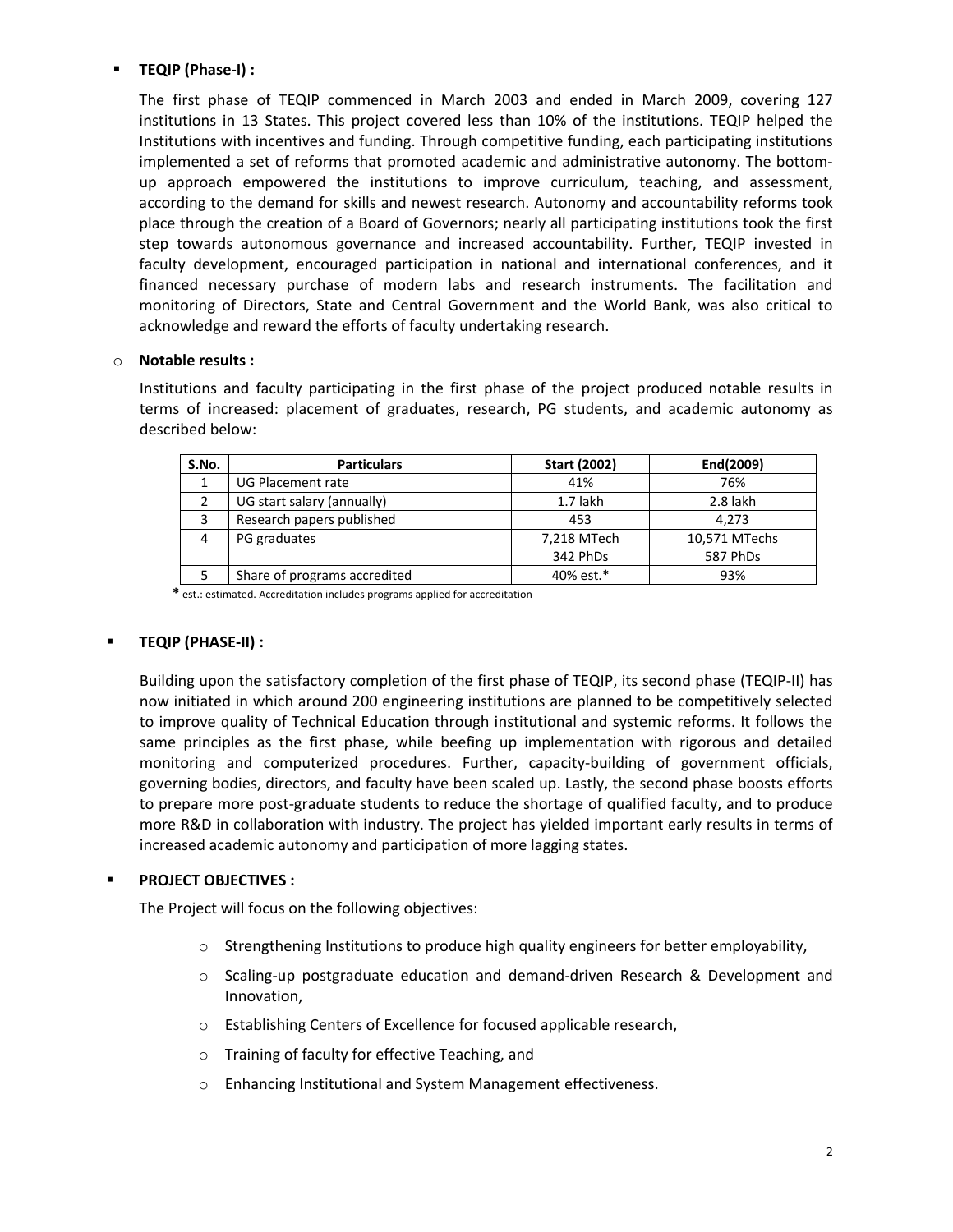### **PROJECT STRATEGY :**

- o The Project will be implemented in pursuance of the National Policy on Education (NPE‐1986 revised in 1992) through the Ministry of Human Resource Development (MHRD) of the Government of India as a "Centrally Sponsored Scheme" (CSS) with matching contribution from the State Governments and Union Territories. Project cost in the Govt. and Govt. aided institutions for all sub‐components will be shared between the MHRD and State Governments in the ratio of 75:25 by all States except the Special Category States for which the ratio will be 90:10. For Centrally Funded Institutions, 100% of institutional project costs will be borne by the MHRD.
- o Funding for private unaided institutions in all States selected under Sub‐component 1.1 for improving competencies of UG students, will be in the ratio of 60:20:20 i.e. 60% funding as Grant from MHRD, 20% funding as Grant from State and 20% funding from institutions.
- o A set of Eligibility Criteria for States will be enforced to achieve a high and sustained impact of the Project. The criteria will seek to give the project institutions adequate decision making powers that will enable and encourage them to deliver quality education and undertake research in an efficient manner. A primary focus is to transform the Governments' traditional role of input‐control towards a role of focusing on outcomes, and incentivizing improvements in Engineering Education.
- o The Project will require the project institutions to implement academic and non‐academic reforms for their self-conceived development programmes that focus on quality and relevance, excellence, resource mobilization, greater institutional autonomy with accountability, research and equity.
- o The Project will provide specific funds for imparting Pedagogical Training to faculty for making teaching effective and will cover maximum faculty members from the project institutions. The benefit of this aspect of the Project will also be extended to faculty from non-project institutions.
- o Professional development programmes for engineering‐education policy planners, administrators and implementers at the Central, State and Institutional levels will be organized. The Project will also support development of an effective governance model.
- o The Project will lay major emphasis on monitoring and evaluation. The prime responsibility of monitoring will lie with the institutions themselves. The management structure at the Institutional level i.e. the Board of Governors (BoG) will monitor the progress of Institutional projects on a regular basis and provide guidance for improving the performance of institutions in project implementation. The information from project institutions will be collected through a scalable web‐based Management Information System (MIS). State Governments will also regularly monitor and evaluate the progress of institutions. The Government of India and the World Bank will conduct bi-annual Joint Reviews of the Project with assistance from the National Project Implementation Unit (NPIU). The monitoring will be based on action plans prepared by each project institution and achievements made on a set of Key Performance Indicators (KPIs) which will be defined in the Institutional Development Proposals. The monitoring will focus on implementation of reforms by institutions, achievements in project activities under different Sub‐components, procurement of resources and services, utilization of financial allocations and achievements in faculty and staff development and management development activities.
- o The Project proposes to maximize collaboration between local Industries and project institutions by providing the National Steering Committee and State Steering Committees (through National and State level Private Sector Advisory Groups) with timely, precise and concrete advice and summarized feedback on Industry‐Institution partnerships to meet the national demand for Graduates and Postgraduates equipped with skills and knowledge relevant to the changing market requirements.
- o Establishing Centres of Excellence with potential of world‐class research in emerging areas is one of the important aspects of the Project.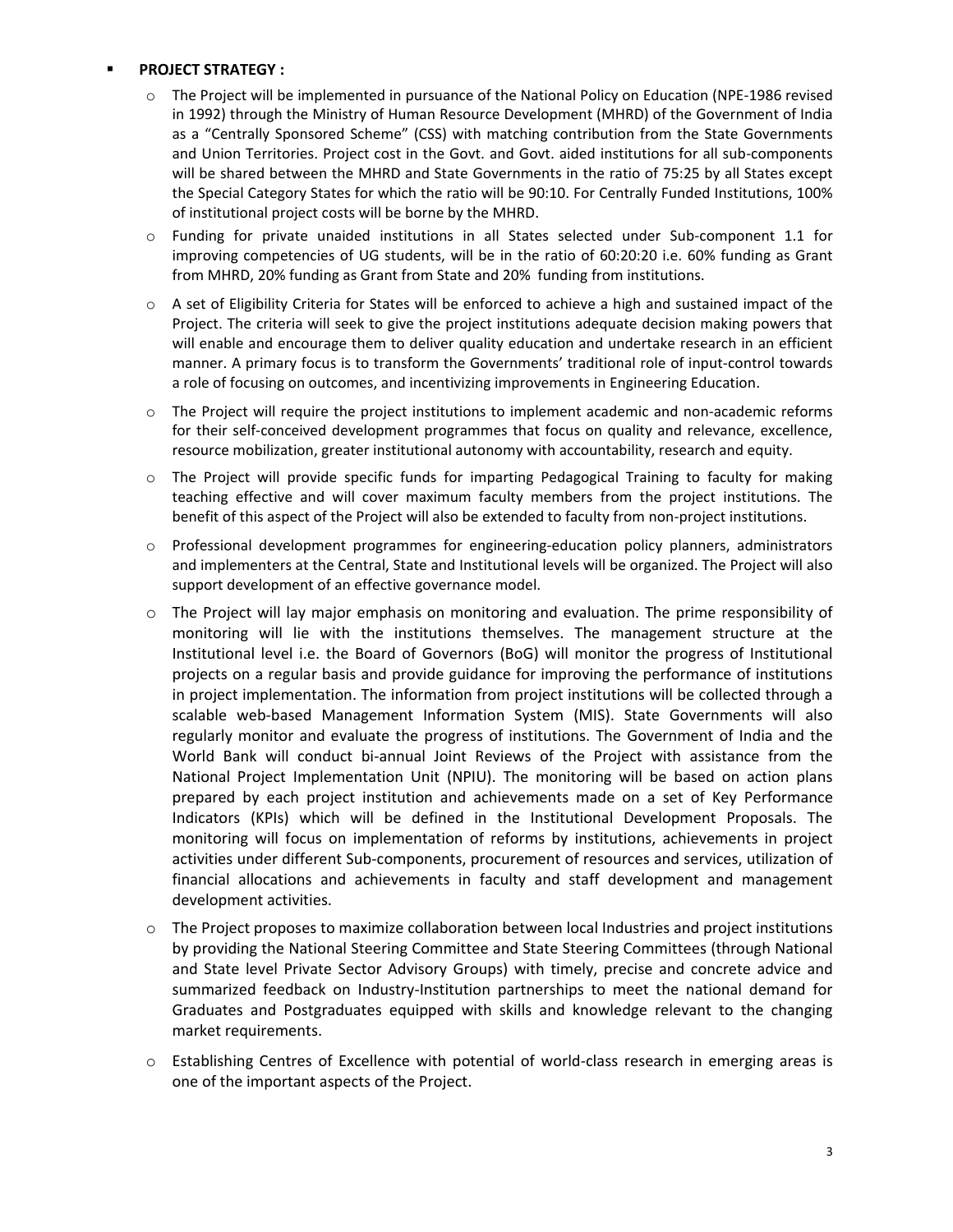### **PROJECT DESIGN:**

The Project is composed of following Components and Sub‐components:

### **Component ‐ 1 : Improving Quality of Education in Selected Institutions**

This Component aims to strengthen around 200 competitively selected Engineering Education Institutions to improve learning outcomes and employability and scale‐up Postgraduate education, research & development and innovation and establishing Centres of Excellence. The faculty of these institutions will also be offered pedagogical training for effective teaching through the following sub‐ components:

| Sub-Component 1.1   | Strengthening institutions to improve learning<br>outcomes and employability of graduates    |
|---------------------|----------------------------------------------------------------------------------------------|
| Sub-Component 1.2   | Scaling-up Postgraduate Education and Demand-Driven<br>Research & Development and Innovation |
| Sub-Component 1.2.1 | <b>Establishing Centres of Excellence</b>                                                    |
| Sub-Component 1.3   | Faculty Development for Effective Teaching<br>(Pedagogical Training)                         |

#### **Component ‐ 2 : Improving System Management:**

This Component aims to build capacity of Technical Education Policy Planners, Administrators and Implementers at the Central, State, and Institutional levels to effectively implement the institutional reforms and to introduce and sustain innovative systemic quality improvement practices.

It also aims to provide timely, sufficient, precise, and reliable information to improve and assess the performance of the selected institutions through effective Project Management through the following sub‐components:

| $\triangleright$ Sub-Component 2.1 | Capacity Building to Strengthen Management |
|------------------------------------|--------------------------------------------|
|                                    |                                            |

### ¾ *Sub‐Component 2.2 :* Project Management, Monitoring and Evaluation

### **PROJECT OUTLAY :**

| $\circ$ | Total outlay of the Project               |   | Rs. 2430.00 crore |
|---------|-------------------------------------------|---|-------------------|
| $\cap$  | <b>Central Contribution</b>               |   | Rs. 1881.00crore  |
|         | (a) World Bank Share(Rs.1395.50crore)     |   |                   |
|         | (b) MHRD Share (Rs.485.50crore)           |   |                   |
| $\cap$  | <b>States Contribution</b>                | ÷ | Rs. 529.00crore   |
|         | Private unaided institutions contribution | ÷ | Rs. 20.00 crore   |

- o Approximately Rs. 10.00 crore per Centrally funded, Government Funded, Government Aided and Rs.4.00 crore per Private unaided Institution will be allocated under Sub-component 1.1.
- o Approximately Rs. 12.50 crore per Centrally funded, Government Funded, Government Aided and Rs.4.00 crore per Private unaided Institution will be allocated under Sub-component 1.2.
- $\circ$  Additional Rs. 5.00 crore per CoE will be allocated under sub component 1.2.1.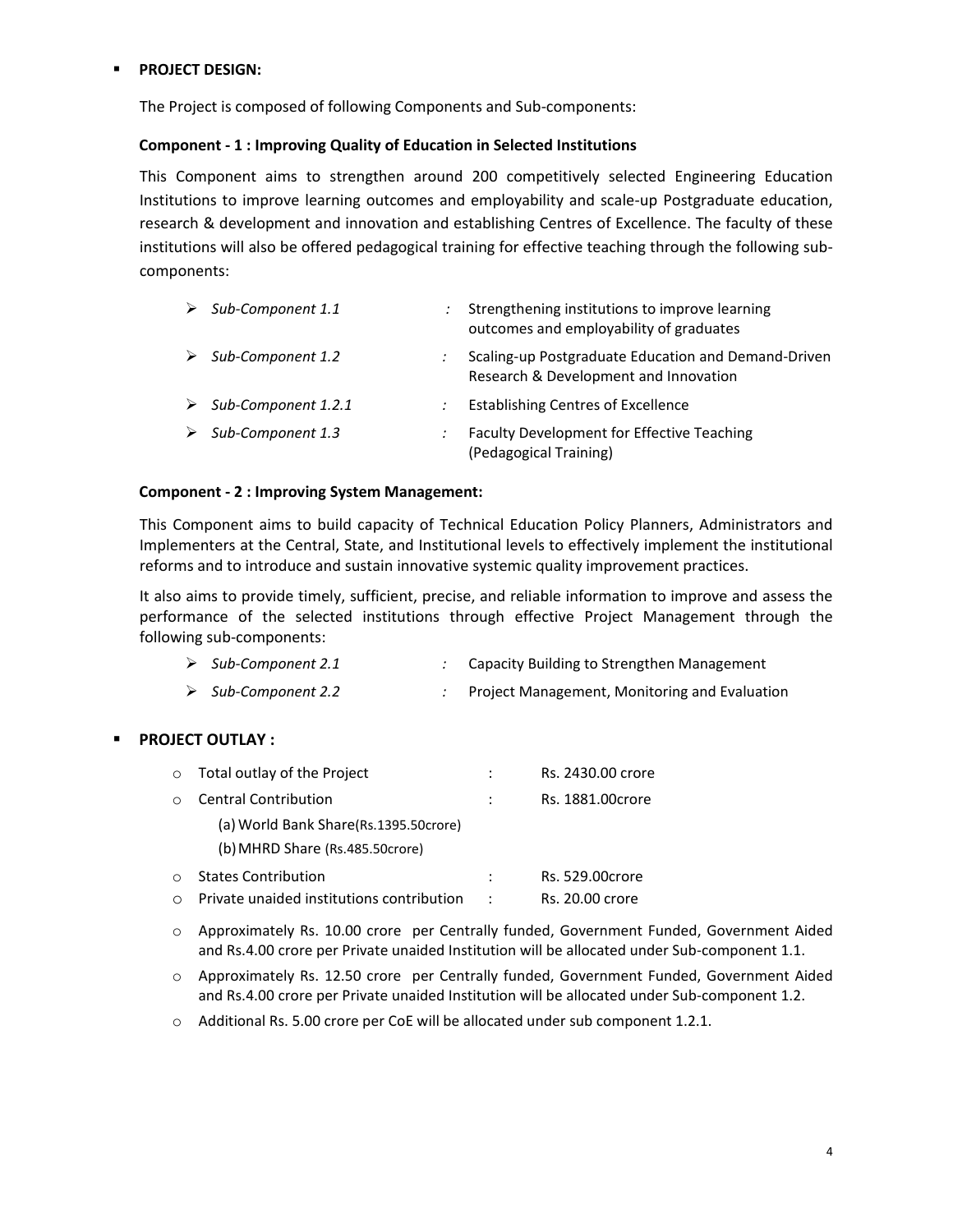#### **PLANNED PROJECT ACTIVITIES :**

#### **Part A : Improving Quality of Education in Participating Institutions**

- 1. Strengthening Participating Institutions with a view to improving learning outcomes and employability of graduates, and scaling‐up post‐graduate education, demand‐driven research and development and innovation, through:
	- (a) faculty and staff development;
	- (b) enhancing interaction with the industrial sectors;
	- (c) improving institutional governance, and management and administrative practices that are conducive to academic autonomy;
	- (d) implementing relevant institutional reforms;
	- (e) improving teaching, training and learning facilities;
	- (f) providing academic support to weak students;
	- (g) increasing enrolment in post‐graduate programmes, and enhancing research and consultancy activities;
	- (h) modernizing libraries and other means to access knowledge resources;
	- (i) enhancing research and development;
	- (j) developing research interest among degree students;
	- (k) sharing resources through collaborative arrangements;
	- (l) modernizing and expanding laboratories; and
	- (m) establishing inter‐disciplinary centers of excellence that conduct applicable thematic research and development in collaboration with industry and other knowledge users, converting research results into applicable technologies and projects, and enhancing collaborative actives with national and international institutions.
- 2. Faculty development for effective teaching through the provision of pedagogical training to faculty.

### **Part B : Improving Education System Management**

- 1. Strengthening the education sector's capacity through:
	- (a) the establishment of quality assurance practices and the promotion of effective governance in Participating States;
	- (b) the establishment of a task force responsible for strategic planning of technical education in Participating States;
	- (c) the establishment of curriculum development cells and the enhancement of management practices in universities affiliated with Project institutions;
	- (d) the sharing of best practices with non‐Participating Institutions; and
	- (e) the organizing of professional development programmes for policy planners and administrators.
- 2. Improving the education system's management, monitoring and evaluation capacity of Participating States and Participating Institutions through:
	- (a) the establishment and operation of Project management units at the national and State levels;
	- (b) the establishment of an education management information system;
	- (c) the carrying out of stakeholder satisfaction surveys, performance and fiduciary audits, and impact assessment studies, and
	- (d) the carrying out of implementation and impact reviews of Institutional Development Subprojects.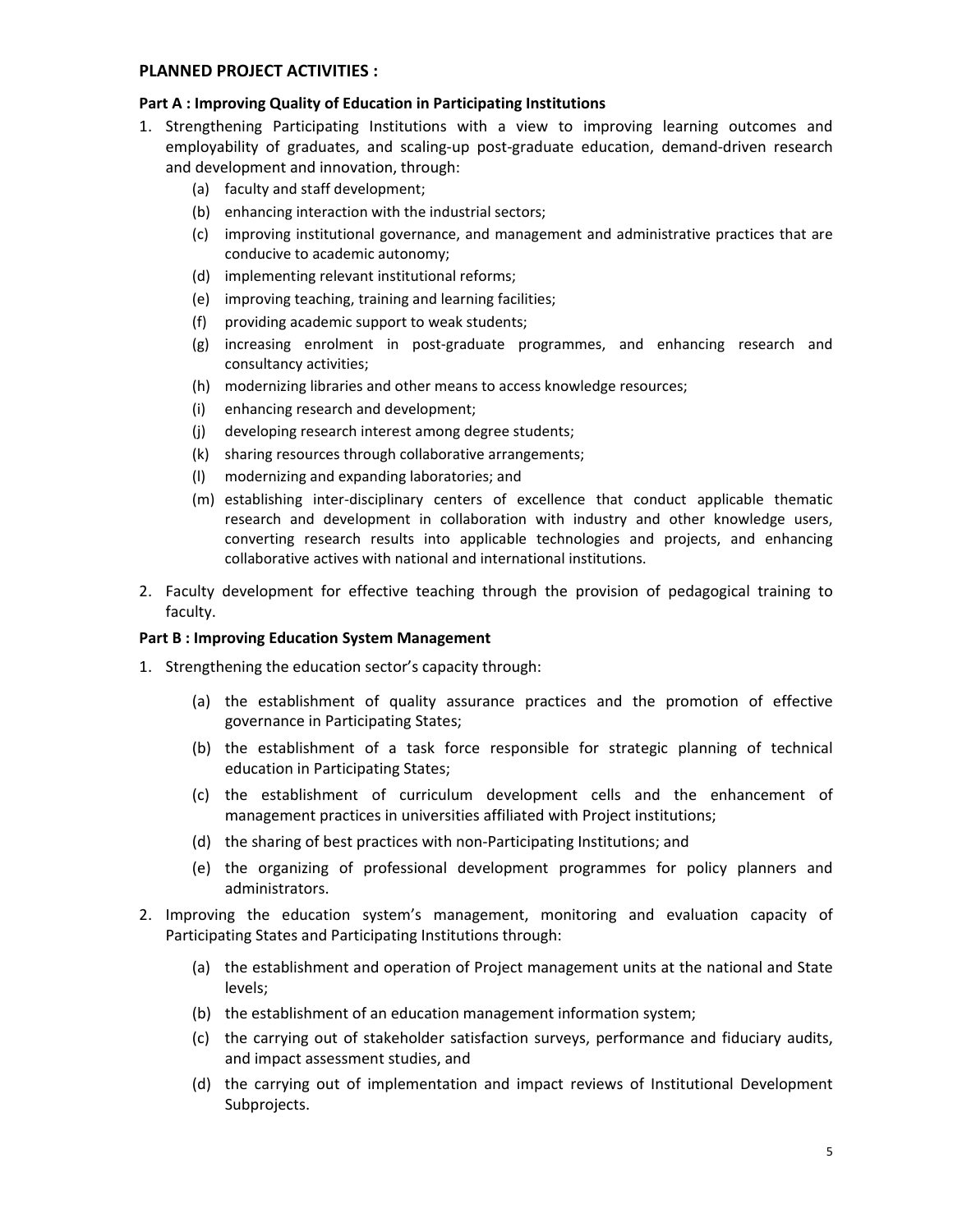# **EXPECTED OUTCOME OF THE PROJECT:**

| <b>Expected outcomes</b>                                                                                                 | <b>Expected Outputs</b>                                                                                                                                                                 | <b>Indicators</b>                                                                                                                                                                                                                                                                                                                                                                                                                                                                                                                                                  |
|--------------------------------------------------------------------------------------------------------------------------|-----------------------------------------------------------------------------------------------------------------------------------------------------------------------------------------|--------------------------------------------------------------------------------------------------------------------------------------------------------------------------------------------------------------------------------------------------------------------------------------------------------------------------------------------------------------------------------------------------------------------------------------------------------------------------------------------------------------------------------------------------------------------|
| Strengthened<br>Institutions with                                                                                        | Autonomy for institutions                                                                                                                                                               | No. of institutions with autonomy                                                                                                                                                                                                                                                                                                                                                                                                                                                                                                                                  |
| improved learning                                                                                                        | Accredited programmes                                                                                                                                                                   | No. of UG and PG programmes accredited                                                                                                                                                                                                                                                                                                                                                                                                                                                                                                                             |
| outcomes and<br>employability of<br>Graduates                                                                            | Higher and quality placement<br>for students                                                                                                                                            | Rate of campus placement of graduates<br>$\bullet$<br>Annual salary package offers to graduates<br>$\bullet$<br>Rate of high quality graduates (those<br>$\bullet$<br>having 75% or more aggregate<br>score/grade)                                                                                                                                                                                                                                                                                                                                                 |
|                                                                                                                          | <b>Enhancement of PG</b><br>recruitment                                                                                                                                                 | No. of new PG programmes introduced                                                                                                                                                                                                                                                                                                                                                                                                                                                                                                                                |
|                                                                                                                          | <b>Enhanced learning facilities</b>                                                                                                                                                     | No. of laboratories taken up for<br>$\bullet$<br>modernization and strengthening of<br>laboratories<br>No. of classrooms modernized<br>$\bullet$<br>No. of libraries strengthened and<br>$\bullet$<br>modernized with increased access to<br>knowledge resources<br>No. of centralised and Departmental<br>$\bullet$<br><b>Computer facilities</b>                                                                                                                                                                                                                 |
|                                                                                                                          | Pedagogical training to faculty                                                                                                                                                         | Number of faculty trained.<br>$\bullet$<br>Student's feed back on teacher<br>$\bullet$<br>competence improvement by<br>Performance Audits                                                                                                                                                                                                                                                                                                                                                                                                                          |
| Scaled-up Post<br>Graduate education<br>and demand-driven<br>Research &<br>Development and<br>Innovation                 | <b>Enrolment of additional</b><br>M Techs with teaching<br>assistantships for non-Gate<br>scholars<br>Enrolment of additional PhDs<br>with teaching assistantships for<br>Gate scholars | Number of new M Tech/PhD students and<br>$\bullet$<br>post doctoral fellows.<br>Number of externally funded R&D<br>$\bullet$<br>projects.<br>Revenue generated through<br>$\bullet$<br>consultancies.<br>Number of publications in refereed<br>$\bullet$<br>journals, citations and patents<br>obtained/filed.<br>Number of collaborations with other<br>$\bullet$<br>institutions                                                                                                                                                                                 |
| Focused attention to<br>weaker students                                                                                  | Finishing school in each<br>institution                                                                                                                                                 | No. of placements of weaker students in reputed<br>industries                                                                                                                                                                                                                                                                                                                                                                                                                                                                                                      |
| Multi-disciplinary<br>applicable research in<br>specific thematic<br>areas in close<br>collaboration with<br>industries. | Establishment of centers of<br>excellence                                                                                                                                               | No. of exchange programmes of research<br>$\bullet$<br>students and faculty with foreign<br>collaborating institutions.<br>No of Conferences/Seminars/Symposia<br>$\bullet$<br>and Workshops organized at National and<br>International level.<br>No. of Publications in peer-reviewed<br>$\bullet$<br>journals.<br>No. of Patents obtained and filed.<br>$\bullet$<br>Number of Industry Chairs secured.<br>$\bullet$<br>No. of MOUs with industry and academia,<br>$\bullet$<br>both within India and abroad.<br>No. of Innovations commercialized.<br>$\bullet$ |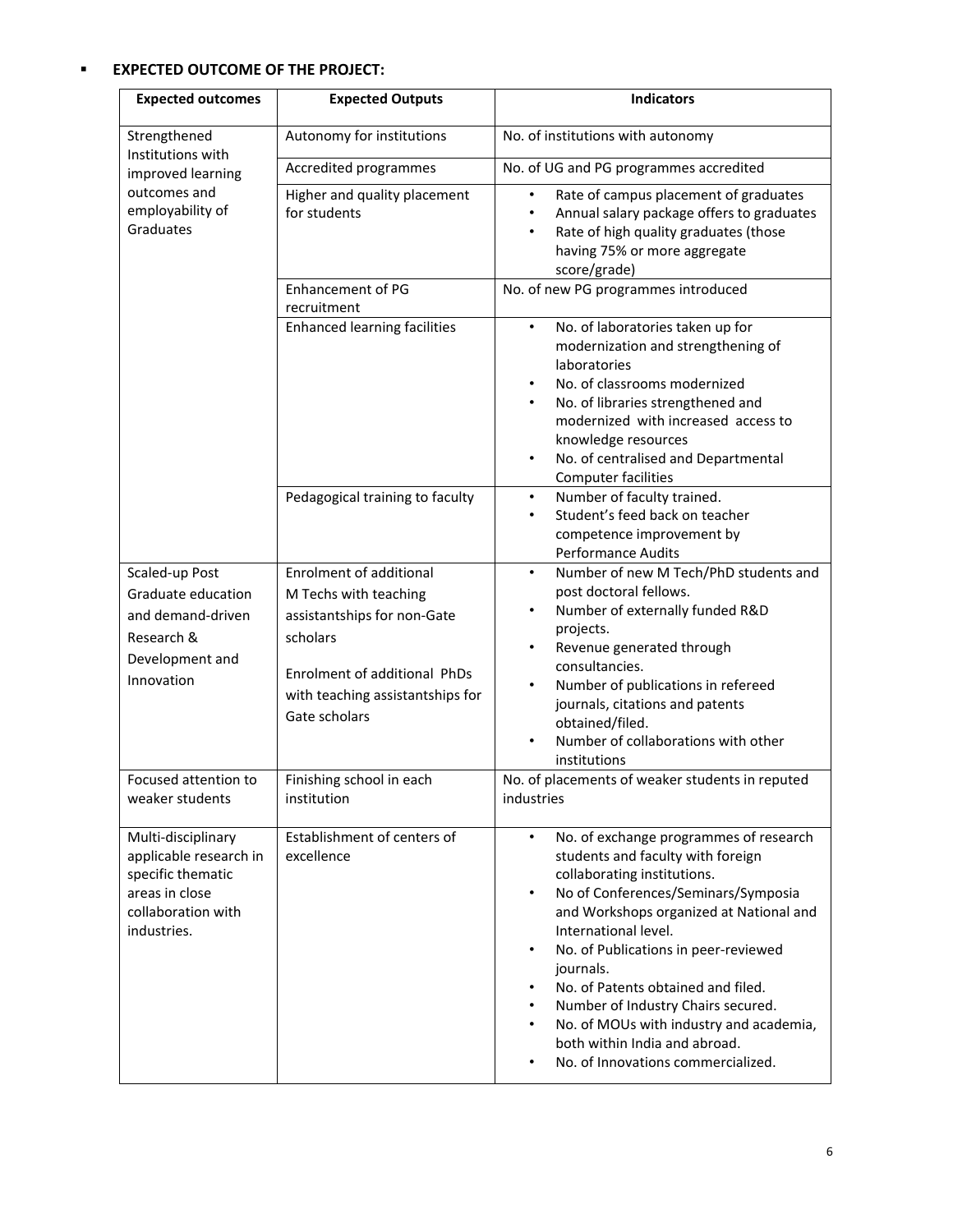### **SELECTION STATUS OF INSTITUTIONS:**

**Sub‐component 1.1:** In first cycle of selection, a total of 85 institutions i.e. [6 Centrally Funded, 54 State Govt. funded and aided and 25 Private Unaided institutions] are selected for participation in the Project.

**Sub‐component 1.2:** A total of 73 institutions i.e. [17 Centrally Funded, 42 State Govt. funded and aided and 14 Private unaided institutions] are selected for participation in the Project.

Thus a total of 158 Institutions (85+73) in both Sub‐components are selected for participation in the project.

Advertisement has been published on  $8<sup>th</sup>$  August 2012 for  $2<sup>nd</sup>$  round of selection of around 40 Govt. / Govt. aided Institutions under Sub‐component 1.1.

### • **MONITORING & EVALUATION**

Monitoring and evaluation (M&E) provide information to stakeholders that lead to project improvements, funding decisions, accountability and learning.

The Project TEQIP‐II will be monitored through:

- o Key Performance Indicators (KPIs)
- o Web based Management Information System (MIS)
- o Web based Financial Monitoring Report (e‐FMR)
- o Web based Procurement management Support System (PMSS)

The project evaluation will be done through surveys, audits, studies and national level reviews.

Academic progress including KPI targets of the institutions will be reviewed in the Joint Review Mission proposed in October/November 2012 thorough MIS.